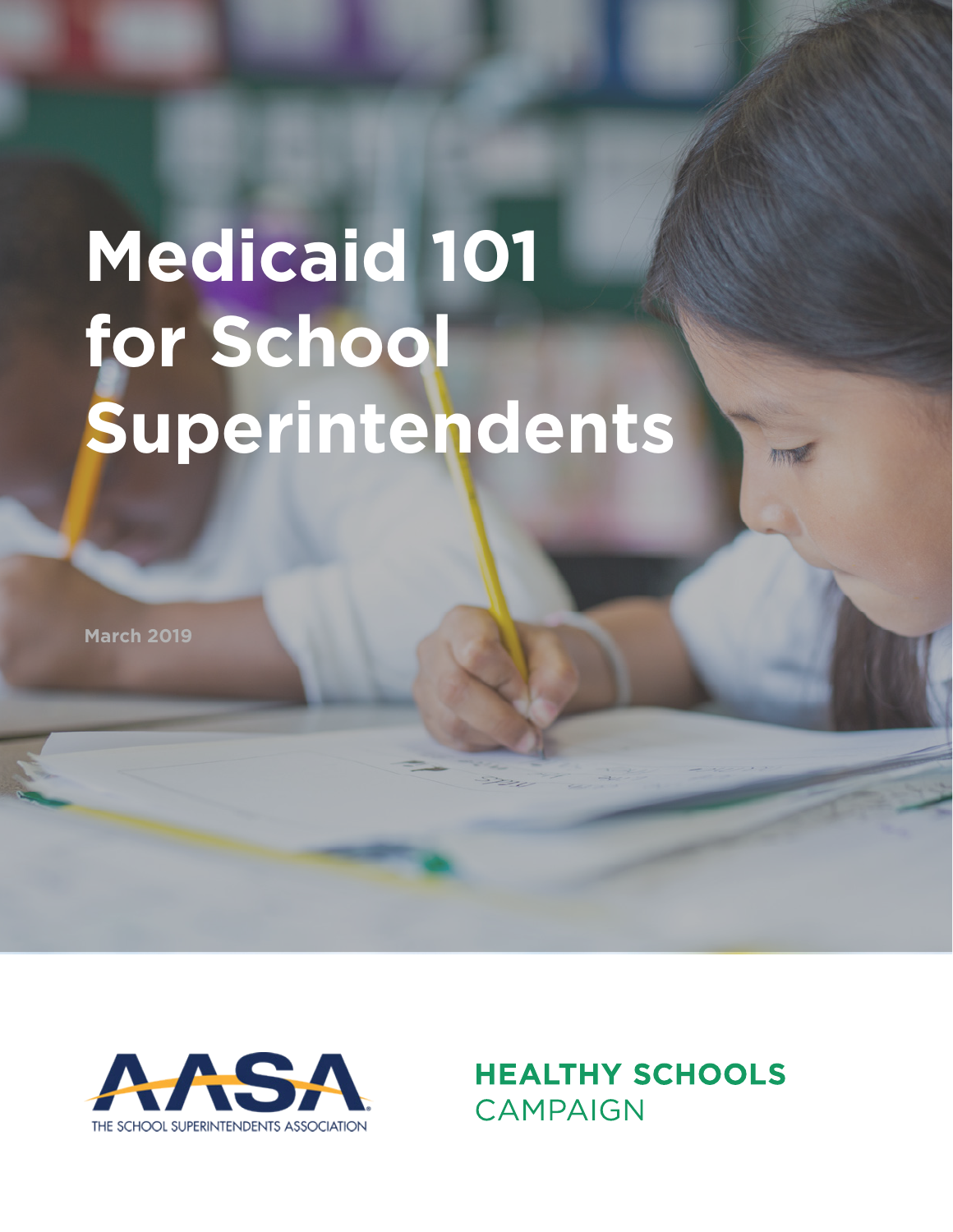### **Introduction**

Medicaid is health insurance for one in five people in the United States, $1$ including 40 percent of children— approximately 37 million children.<sup>2</sup> Medicaid's sister program, the Children's Health Insurance Program (CHIP), covers an additional 8.9 million children. For the low-income families whose kids are covered by Medicaid, coverage is affordable because Medicaid keeps out-of-pocket spending low.3

Children are eligible to get their health insurance through Medicaid or CHIP based on their family income or unique health care needs (e.g., a disability or serious mental illness), or if they are in foster care. To see what Medicaid and CHIP are called in your state visit [healthcare.gov/medicaid-chip-program-names](http://healthcare.gov/medicaid-chip-program-names).

Medicaid's benefit package for children up to age 21, known as Early and Periodic Screening, Diagnostic, and Treatment (EPSDT), ensures kids get screened—and that they receive the treatment and services they need to address any health issues including mental and behavioral health services.4

Medicaid coverage has a demonstrable and positive impact on children's educational and health outcomes. Children covered by Medicaid are less frequently absent from school<sup>5</sup> and are more likely to graduate from high school and college. Long-term studies show that children covered by Medicaid are healthier<sup>6</sup> and have higher wages as adults.7 Ensuring children are in school, healthy and ready to learn is especially important with the passage of the Every Student Succeeds Act and the requirement that all state and local school report cards include chronic absence rates (most commonly defined as missing 10% or more of school for any reason).

Thirty-six states and Washington, DC also included chronic absence in their state accountability systems, which means that districts will be evaluated by the State based on how frequently children miss school. Providing healthcare services to children in school and enrolling children into the Medicaid program is is a proven strategy to reduce chronic absence.

For more than 30 years, Medicaid has paid for eligible school health services included in student's Individualized Education Programs (IEP) or Individualized Family Service Plan (IFSP). Seventynine percent of low-income, school aged children receive health coverage through Medicaid and CHIP which is 37% of all school-aged children. Today, new opportunities exist to enhance the role that Medicaid plays in school, creating a sustainable source of revenue to support school-based health and behavioral health services . This brief explores what Medicaid is, what it covers—in and out of school—and how school districts can leverage Medicaid to enhance school health services.

- 3. <http://files.kff.org/attachment/Report-Medicaid-and-CHIP-Eligibility-Enrollment-Renewal-and-Cost-Sharing-Policies-as-of-January-2018>
- 4. <https://www.medicaid.gov/medicaid/benefits/epsdt/index.html>
- 5.<http://journals.sagepub.com/doi/pdf/10.2190/HS.42.4.d>
- 6.<http://www.nber.org/papers/w20929.pdf>
- 7.<http://www.nber.org/papers/w20178.pdf>

<sup>1.</sup> [https://www.kff.org/medicaid/issue-brief/10-things-to-know-about-medicaid-setting-the-facts-straight](https://www.kff.org/medicaid/issue-brief/10-things-to-know-about-medicaid-setting-the-facts-straight/)

<sup>2.</sup> <https://familiesusa.org/product/health-coverage-matters-children-role-medicaid-healthy-development-americas-children>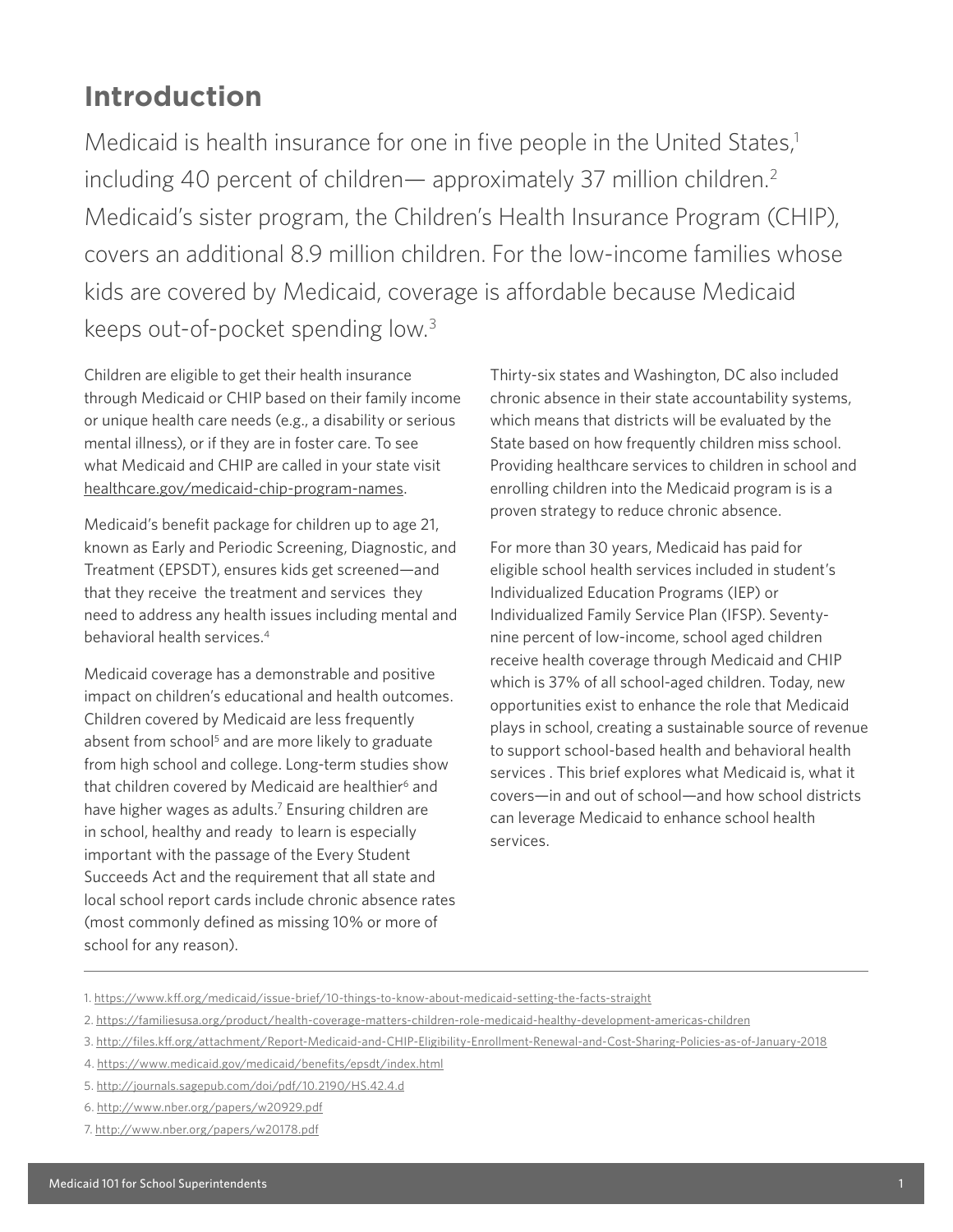# **What role does Medicaid play in schools?**

Medicaid can pay for health and mental health services delivered in schools to Medicaid-enrolled students. Schools and districts can also be reimbursed for providing other screening, diagnosis and treatment services like vision and hearing screenings, and diabetes and asthma management. Schools can also receive Medicaid funding for certain qualified administration activities that are necessary to administer the Medicaid program such as holding a meeting to see if a specific health services are necessary or transporting a child to received specialized treatment at a facility outside the school. Schools can receive funds for outreach to potentially eligible children, and for activities that can facilitate children's access to care.

Medicaid has always covered services in a child's IEP or IFSP as long as the child is eligible for Medicaid, the services are medically necessary and are included in the state plan or available under EPSDT, and federal and state policies, regulations and guidance are followed. Examples of services Medicaid might pay for in your state include, but are not limited to: nursing services; mental health services; occupational, physical and speech therapy; physician services; optometry services; respiratory therapy; dental services; diagnostic, screening, preventive and rehabilitative services; and, nutritional services.

The Centers for Medicare and Medicaid Services (CMS) issued a letter in 2014 clarifying that Medicaid can also pay for health and mental health services delivered in schools to Medicaid-enrolled students *without* an IEP or IFSP. Since this is relatively new opportunity, states are just beginning to implement this change.

School districts use the Medicaid reimbursement that they receive to support a variety of services. A study by AASA, the School Superintendents Association, surveyed over 1,000 respondents in 42 states and found that almost 70% of districts use Medicaid to support the salaries of the health professionals who provide services for students; 45% use Medicaid funding to expand health related services; and almost 40% use the Medicaid funding to facilitate outreach and coordination for services.8 Other ways schools use Medicaid reimbursement include reinvesting funds in equipment and assistive technology; to support transporting students with disabilities, professional development for special education personnel and ancillary service professionals, and a some funds are used to offset the costs of special education programming.

8. [http://aasa.org/uploadedFiles/Policy\\_and\\_Advocacy/Resources/](http://aasa.org/uploadedFiles/Policy_and_Advocacy/Resources/medicaid.pdf) [medicaid.pdf](http://aasa.org/uploadedFiles/Policy_and_Advocacy/Resources/medicaid.pdf)



Medicaid 101 for School Superintendents 2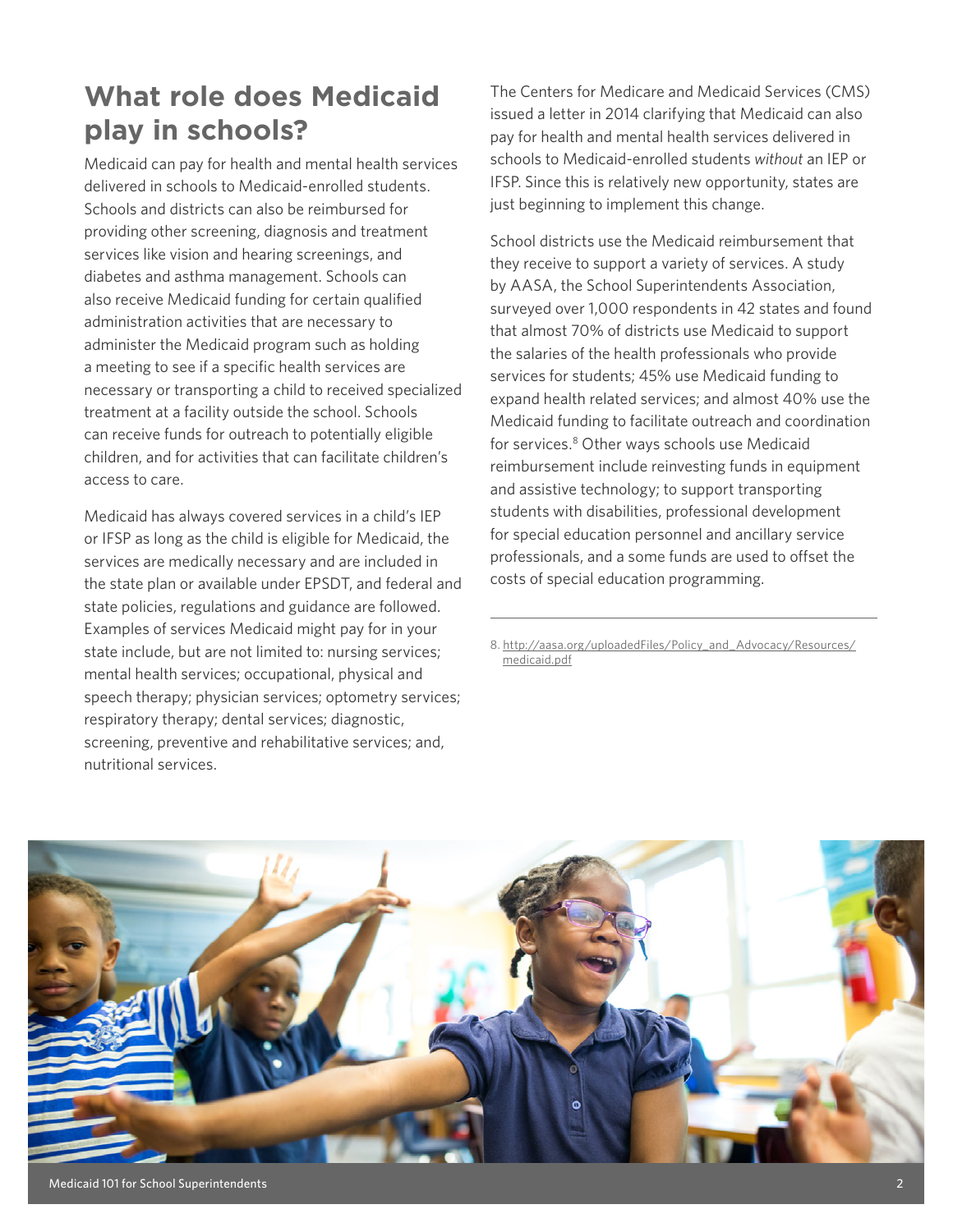# **What decisions do** *states* **make to define Medicaid in schools?**

Medicaid's unique federal-state partnership gives significant control over the program to each state, allowing them to address their unique population health needs and work within their own unique health care delivery system. Each state creates a Medicaid and CHIP state plan that serves as an agreement between a state and the Federal government describing how that state administers its Medicaid and CHIP programs. It gives an assurance that a state will abide by Federal rules and may claim Federal matching funds for its program activities.

As such, state Medicaid departments provide much of the policy and guidance for how Medicaid reimbursement works within their school districts.

· State policy defines which Medicaid-enrolled students a district can bill for. Can districts bill for services delivered to *all* Medicaid-enrolled students? Or just for those services included in Medicaidenrolled students' IEPs or IFSPs?

- · State policy defines what services are reimbursable. For example, can speech-language therapy be reimbursed, or just physical therapy services? Are services provided by a school nurse reimbursable?
- · State policy defines which providers can be reimbursed. For example, are services delivered by school social workers reimbursable, or just services delivered by school psychologists?

These policies are defined in the Medicaid "state plan" a document that lays out all the state's rules. The state Medicaid plan is available on the state Medicaid agency's website but can be a complex document to understand.

It is important to note that more services may be offered in schools than are reimbursable by the state Medicaid plan. Similarly, more health and mental health care providers may be credentialed to practice in and deliver services in schools than are reimbursable by Medicaid.

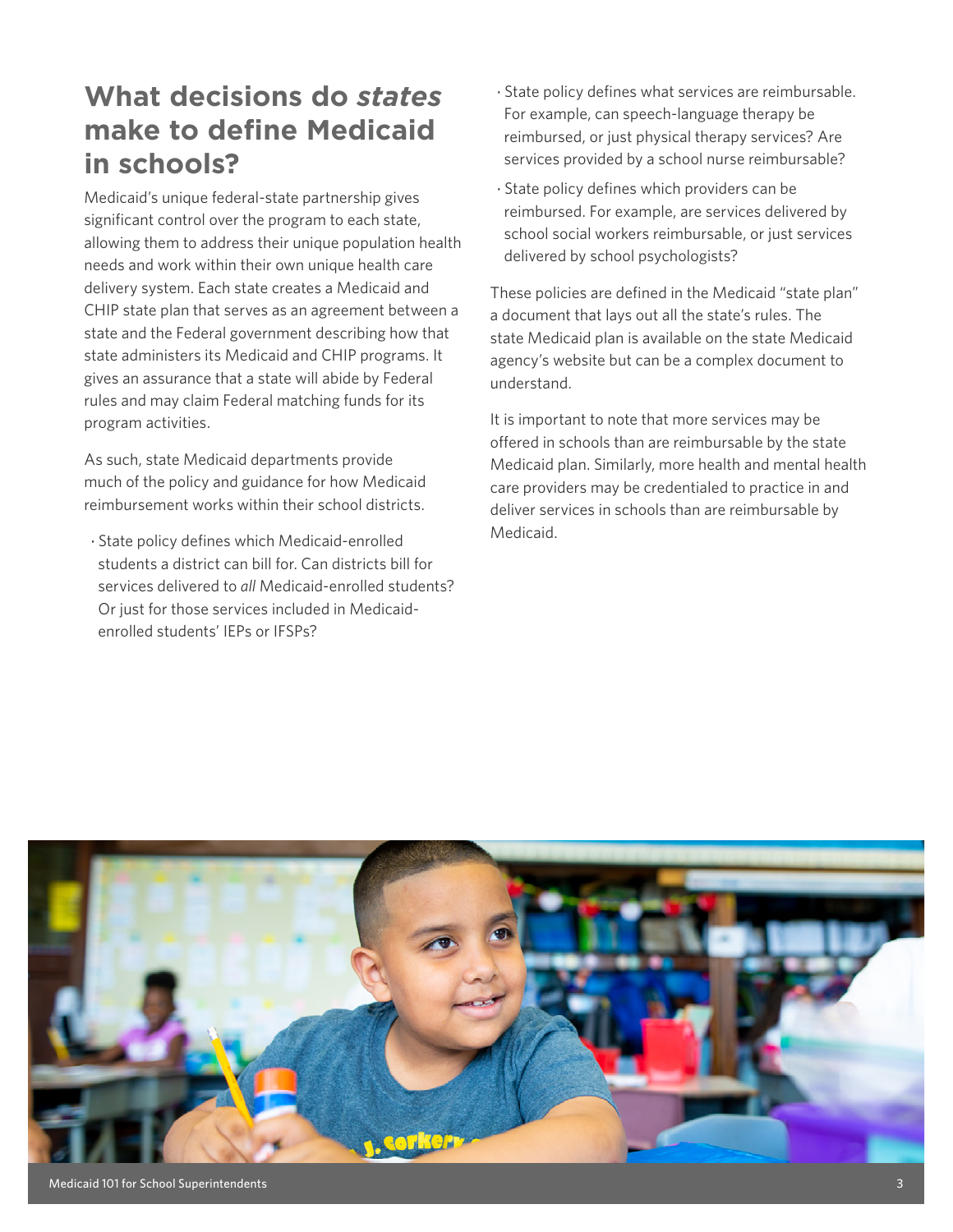## **What opportunities are there to change state Medicaid policy?**

Federal and state Medicaid policy is constantly changing. For example, in 2015, the reversal of the free care policy at the federal level created tremendous potential for school districts to use Medicaid funds to support and enhance health and behavioral health services offered in schools. States can now permit school districts to receive Medicaid reimbursement for Medicaid eligible services provided to all Medicaidenrolled students in school-based settings (not just services included in a student's IEP). However, to advance this opportunity, states need to make a series of updates to policy and practice, including potentially amending their state Medicaid plan.

Other state Medicaid policy changes that could impact school-based services include expanding coverage to additional adults or making delivery system reforms like increasing the number of people covered by Medicaid managed care plans.

To take advantage of these opportunities, states and school districts need to come together to consider their options for implementing new policies, including: using Medicaid funding for more services provided in schools, including preventive health activities (e.g., screening and chronic care management for asthma, diabetes, mental health); expanding the health care workforce and providers in school-based settings to increase access; and encouraging new thinking around how schools and health care entities partner together to serve students.

To be an informed part of these discussions, it may be helpful to understand more about your state Medicaid context by answering the following questions:

- · What does the current state Medicaid plan say about school health services? Is the scope of services school districts can bill for limited to those included in a student's IEP?
- · What health services are covered by Medicaid? How do these services align with the services currently being delivered in your school district?
- · Who are the qualified Medicaid providers? How do these providers align with the providers who are currently delivering health services in your school district?
- · What percentage of students in your district are eligible for Medicaid? What percentage are enrolled?
- · Are there additional barriers you have identified in your school district that need to be addressed?
- · What are the leading health issues impacting students in your school district and how are health services currently being delivered to meet those needs?

Given Medicaid's role in supporting children's educational and health outcomes, ensuring students in your district are enrolled in Medicaid and have access to the school health services they need are key strategies to supporting student success.

*Special thanks to Lena O'Rourke who provided significant writing support and strategic input on this document.*